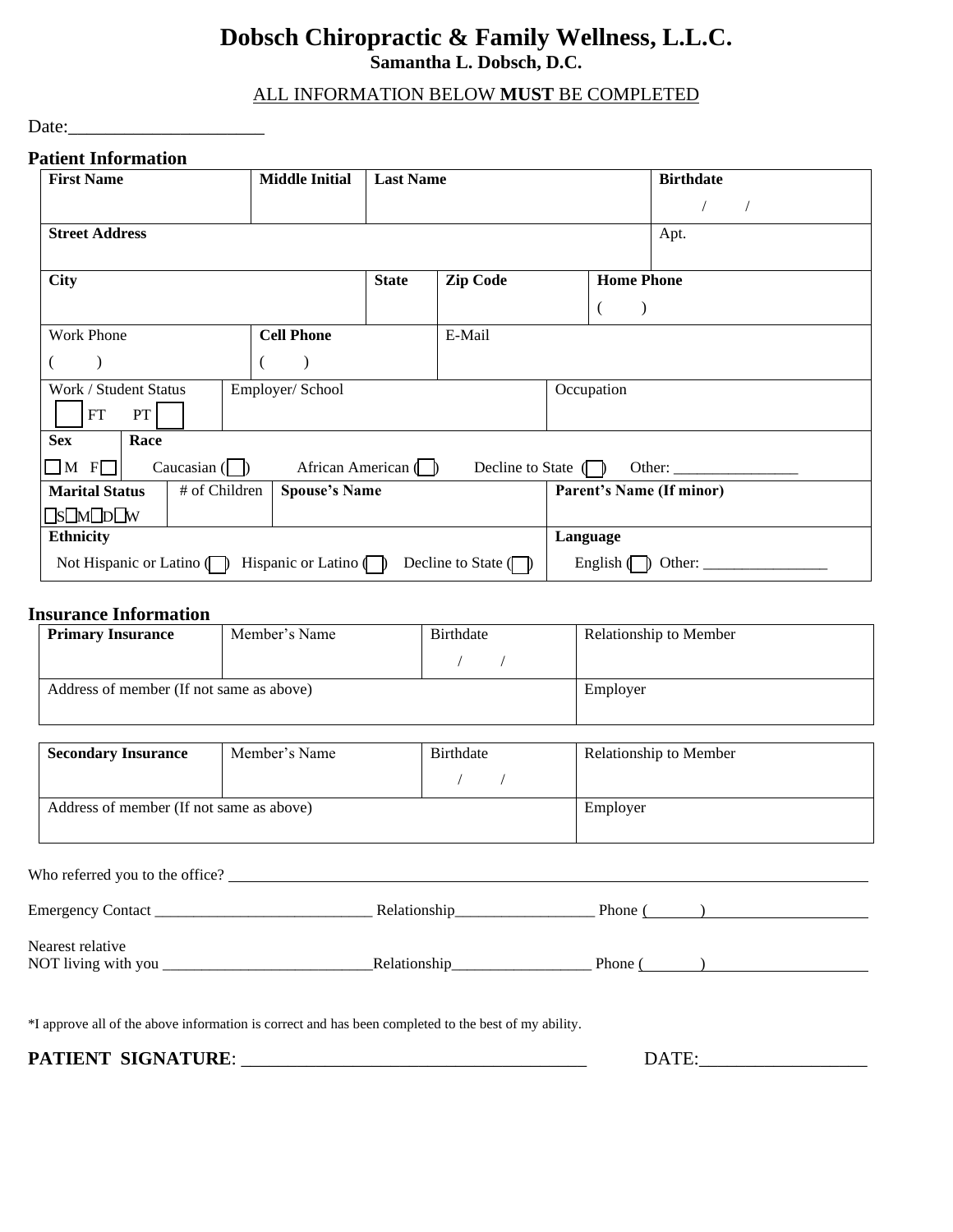## **SYMPTOMS / HISTORY**

Describe, **in detail**, your symptoms:

|                                                                                                                                                                                                                                              |                                                                                                                                                                                                                                                                                                                                 | Injury _______ Gradual Onset ________ When did your symptoms start: ________________________________<br>X-ray/MRI/CT taken within past 5 years (when & where): __________________________<br>List any surgeries $\&$ when: $\_\_\_\_\_\_\_\_\_\_$                                                                                                                                                                                  |                                                                              |                                                                                                                                                                                                                                                                                                                        |                                                |                                                                                                                                                                                                                                                   |
|----------------------------------------------------------------------------------------------------------------------------------------------------------------------------------------------------------------------------------------------|---------------------------------------------------------------------------------------------------------------------------------------------------------------------------------------------------------------------------------------------------------------------------------------------------------------------------------|------------------------------------------------------------------------------------------------------------------------------------------------------------------------------------------------------------------------------------------------------------------------------------------------------------------------------------------------------------------------------------------------------------------------------------|------------------------------------------------------------------------------|------------------------------------------------------------------------------------------------------------------------------------------------------------------------------------------------------------------------------------------------------------------------------------------------------------------------|------------------------------------------------|---------------------------------------------------------------------------------------------------------------------------------------------------------------------------------------------------------------------------------------------------|
|                                                                                                                                                                                                                                              | <b>Broken Bones:</b>                                                                                                                                                                                                                                                                                                            | <u> 1989 - Johann Stoff, deutscher Stoff, der Stoff, der Stoff, der Stoff, der Stoff, der Stoff, der Stoff, der S</u><br>Over-the-counter Medications:<br>Conditions that you are receiving ongoing treatment for (heart condition, diabetes, cancer, etc.):                                                                                                                                                                       |                                                                              |                                                                                                                                                                                                                                                                                                                        |                                                |                                                                                                                                                                                                                                                   |
| <b>DAILY HABITS</b>                                                                                                                                                                                                                          |                                                                                                                                                                                                                                                                                                                                 | (Women only) Are you pregnant? $\Box$ yes $\Box$ no Nursing? $\Box$ yes $\Box$ no<br>Taking birth control pills? $\Box$ yes $\Box$ no                                                                                                                                                                                                                                                                                              |                                                                              |                                                                                                                                                                                                                                                                                                                        |                                                |                                                                                                                                                                                                                                                   |
| Average alcohol consumption: _______<br>Average caffeine consumption (coffee, soda, tea, etc.):<br>Smoking Status: <u>D</u> Every Day <u>D</u> Social D Former D Never<br>Do you take daily vitamins? $\Box$ yes $\Box$ no What type? $\Box$ |                                                                                                                                                                                                                                                                                                                                 |                                                                                                                                                                                                                                                                                                                                                                                                                                    |                                                                              |                                                                                                                                                                                                                                                                                                                        |                                                |                                                                                                                                                                                                                                                   |
|                                                                                                                                                                                                                                              | <b>HEALTH HISTORY</b> (Mark "F" for immediate family member - Please also indicate <i>mother</i> ,<br><i>father, sister or brother</i> - and mark "S" for yourself)                                                                                                                                                             |                                                                                                                                                                                                                                                                                                                                                                                                                                    |                                                                              |                                                                                                                                                                                                                                                                                                                        |                                                |                                                                                                                                                                                                                                                   |
| $\Box$<br>◻<br>□<br>□<br>$\Box$<br>$\Box$<br>$\Box$<br>$\Box$<br>$\Box$<br>□<br>$\Box$<br>□<br>□<br>$\Box$<br>□<br>□                                                                                                                         | $\Box$ AIDS / HIV<br>Alcoholism<br>$\Box$ Allergy Shots<br>$\Box$ Anemia<br>$\Box$ Anorexia<br>Appendicitis<br>Arthritis<br>Asthma<br>Bleeding<br>Disorders<br><b>Breast Lump</b><br><b>Bronchitis</b><br>Bulimia<br>Cancer<br>Cataracts<br>Chemical<br>Dependency<br>Chicken Pox<br>Depression<br><b>Diabetes</b><br>Emphysema | $\Box$ Epilepsy<br>$\Box$ Fractures<br>$\Box$ Glaucoma<br>$\Box$ Goiter<br>□ Gonorrhea<br>Gout<br>$\Box$<br><b>Heart Disease</b><br>□<br>Hepatitis<br>□<br>Hernia<br>$\Box$<br><b>Herniated Disc</b><br>$\Box$<br>Herpes<br>$\Box$<br>High Blood<br>□<br>Pressure<br>П<br>High<br>□<br>Cholesterol<br>$\Box$<br><b>Kidney Disease</b><br>□<br>Liver Disease<br>□<br>Measles<br>□<br>Migraine<br>□<br>Headaches<br>Miscarriage<br>ப | $\Box$<br>□<br>$\Box$<br>□<br>□<br>$\Box$<br>□<br>$\Box$<br>□<br>□<br>□<br>□ | $\Box$ Mononucleosis<br>$\Box$ Multiple<br>Sclerosis<br>$\Box$ Mumps<br>$\Box$ Osteoporosis<br>Pacemaker<br>Parkinson's<br>Disease<br><b>Pinched Nerve</b><br>Pneumonia<br>Polio<br>Prostate<br>Problems<br>Prosthesis<br>Psychiatric<br>Care<br>Rheumatoid<br>Arthritis<br>Rheumatic<br>Fever<br><b>Scarlet Fever</b> | $\Box$<br>□<br>□<br>□<br>□<br>□<br>□<br>ப<br>□ | Stroke<br>$\Box$ Suicide Attempt<br>$\Box$ Thyroid<br>$\Box$ Problems<br>$\Box$ Tonsillitis<br>Tuberculosis<br>Tumors,<br>Growths<br><b>Typhoid Fever</b><br>Ulcers<br>Vaginal<br>Infections<br>Venereal<br>Disease<br>Whooping<br>Cough<br>Other |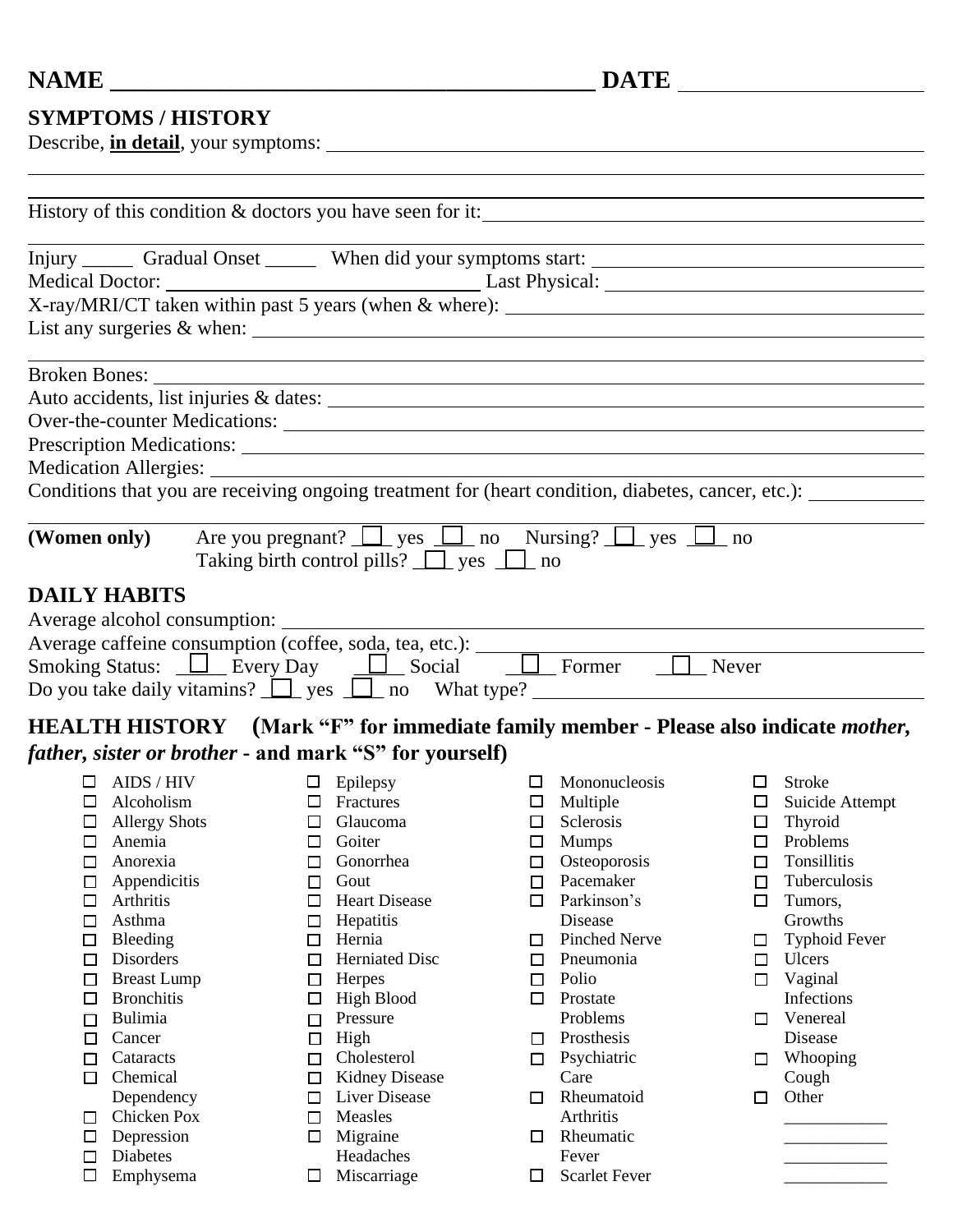# Dobsch Chiropractic & Family Wellness, L.L.C. Samantha L. Dobsch, D.C.

1190 Jefferson St. Ste. 203 102 One Street Washington, MO 63090 Marthasville, MO 63357 (636) 239-3265 (636) 229-1825

**ATTENTION:** Please read all information below prior to signing. It is important that you understand the information contained in this document. Please ask questions if anything is unclear.

#### **Consent to Treatment**

The primary treatment I use as a Doctor of Chiropractic is spinal manipulative therapy by hand or Activator. The undersigned does hereby authorize the physician(s) to permit therapy, manipulation, diagnostic testing, examination, and x-rays as recommended by the physician(s). No guarantees are made as to the results of treatments or examinations.

#### **Material Risks Inherent in Chiropractic Adjustment**

As with any healthcare procedure, certain complications may arise during chiropractic manipulation and therapy. Complications may include, but are not limited to: fractures, disc injuries, dislocations, muscle strain, cervical myelopathy, costovertebral strains and separations, and burns. Some types of manipulation of the neck have been associated with injuries to the arteries in the neck leading to or contributing to serious complications including stroke. Stroke has been the subject of tremendous disagreement. The incidences of stroke are exceedingly rare and are estimated to occur 1 in 1 million and 1 in 5 million cervical adjustments. Some patients will feel some stiffness and soreness following the first few days of treatment. I will make every reasonable effort during the examination to screen for contraindications to care; however, if you have a condition that otherwise not come to my attention, it is your responsibility to inform me.

#### **Agreement for Payment**

In consideration of the rendering of services at Dobsch Chiropractic & Family Wellness, L.L.C., the undersigned (whether signing as the patients, or as parent, legal guardian, spouse or representative of the patient) do hereby expressly agree to pay and guarantee payment in full of any and all charges for services rendered and materials received to or for the patient of Dobsch Chiropractic & Family Wellness, L.L.C.

#### **Authorization for Release of Information/Records**

The undersigned herby authorizes Dobsch Chiropractic & Family Wellness, L.L.C. to furnish the patient's insurance carrier(s) or insurance carrier(s)'s representative potentially liable for payment of charges arising from all treatment, any medical information, or statement of charges as might be requested by said insurance carrier(s). Dobsch Chiropractic & Family Wellness, L.L.C. is authorized to furnish this information for any services provided by this office or for any physician services provided to the patient.

#### **Assignment of Insurance Benefits**

In consideration for the rendering of services by Dobsch Chiropractic & Family Wellness, L.L.C., the undersigned do hereby assign benefits of any type arising out of any policy of insurance insuring the patient or any other party liable to patient which covers treatment directly to Dobsch Chiropractic & Family Wellness, L.L.C.

Member of Health Maintenance Organizations and preferred provider organizations are generally required to comply with certain policies and procedures requiring use of participating providers and compliance with plan requirements for primary referral, emergency admissions, pre-certification, and utilization review. These are conditions to payment of Dobsch Chiropractic & Family Wellness, L.L.C.'s billed charges rendering in any case in which payment may be denied by the health maintenance organization or preferred provider organization, because of a failure to comply with such coverage requirements or for any other reason.

I have read the above and understand the risks and herby give my consent for treatment and services provided by Dobsch Chiropractic & Family Wellness, L.L.C.

|  | <b>DATE</b> | $\sqrt{2}$<br>⋀<br>N<br>. . |
|--|-------------|-----------------------------|
|--|-------------|-----------------------------|

SIGNED: \_\_\_\_\_\_\_\_\_\_\_\_\_\_\_\_\_\_\_\_\_\_\_\_\_\_\_\_\_\_\_\_\_\_\_\_\_\_\_\_\_\_\_\_\_\_